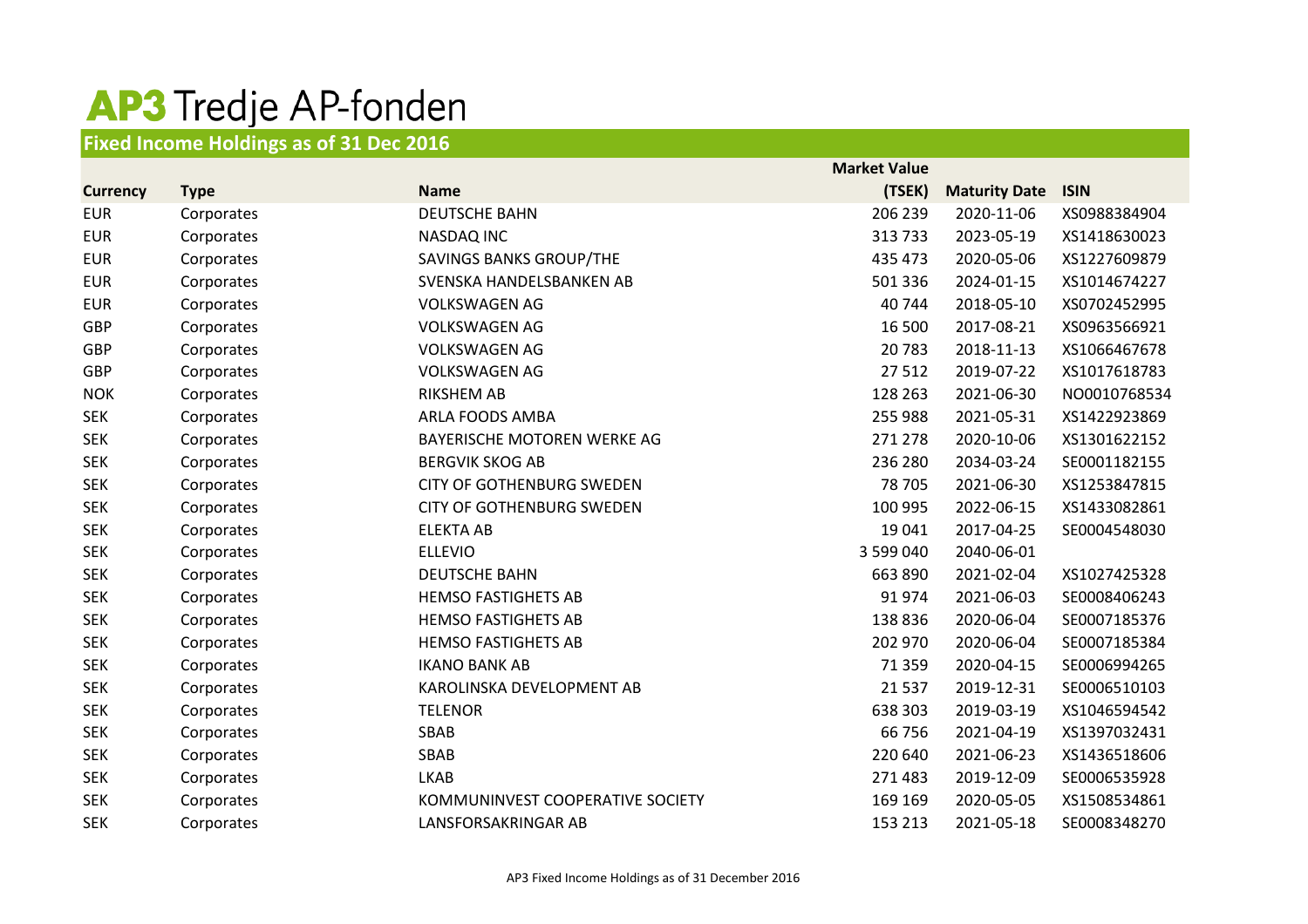|                 |             |                          | <b>Market Value</b> |                      |              |
|-----------------|-------------|--------------------------|---------------------|----------------------|--------------|
| <b>Currency</b> | <b>Type</b> | <b>Name</b>              | (TSEK)              | <b>Maturity Date</b> | <b>ISIN</b>  |
| <b>SEK</b>      | Corporates  | <b>LANTMANNEN EK FOR</b> | 203 262             | 2020-12-07           | SE0007783832 |
| <b>SEK</b>      | Corporates  | <b>FORTUM VÄRME</b>      | 132 685             | 2022-05-18           | SE0007075130 |
| <b>SEK</b>      | Corporates  | <b>FORTUM OYJ</b>        | 387 208             | 2017-03-14           | XS0757033252 |
| <b>SEK</b>      | Corporates  | <b>RIKSHEM AB</b>        | 61859               | 2022-02-22           | SE0009345630 |
| <b>SEK</b>      | Corporates  | <b>RIKSHEM AB</b>        | 102 410             | 2020-11-18           | SE0007731088 |
| <b>SEK</b>      | Corporates  | <b>RIKSHEM AB</b>        | 130 409             | 2018-05-07           | SE0007073903 |
| <b>SEK</b>      | Corporates  | <b>RIKSHEM AB</b>        | 140 007             | 2018-05-07           | SE0007073895 |
| <b>SEK</b>      | Corporates  | <b>RIKSHEM AB</b>        | 202 171             | 2020-01-20           | SE0007953575 |
| <b>SEK</b>      | Corporates  | <b>RIKSHEM AB</b>        | 335 698             | 2021-04-22           | SE0008294185 |
| <b>SEK</b>      | Corporates  | SAMPO OYJ                | 165 431             | 2046-12-01           | XS1525537145 |
| <b>SEK</b>      | Corporates  | SAMPO OYJ                | 199 574             | 2020-05-28           | XS1238814278 |
| <b>SEK</b>      | Corporates  | SAMPO OYJ                | 263 103             | 2046-12-01           | XS1525537061 |
| <b>SEK</b>      | Corporates  | <b>SSAB AB</b>           | 83 167              | 2017-12-13           | SE0004950525 |
| <b>SEK</b>      | Corporates  | <b>SSAB AB</b>           | 201 108             | 2019-02-25           | SE0005757515 |
| <b>SEK</b>      | Corporates  | <b>SSAB AB</b>           | 226 101             | 2019-02-25           | SE0005757523 |
| <b>SEK</b>      | Corporates  | <b>SWEDISH MATCH AB</b>  | 40 710              | 2019-02-15           | XS0931685779 |
| <b>SEK</b>      | Corporates  | <b>SWEDISH MATCH AB</b>  | 156 604             | 2021-01-29           | XS1353819003 |
| <b>SEK</b>      | Corporates  | <b>SWEDISH MATCH AB</b>  | 161 707             | 2018-09-19           | XS0678163154 |
| <b>SEK</b>      | Corporates  | <b>VASAKRONAN AB</b>     | 29 661              | 2021-10-18           | SE0009190606 |
| <b>SEK</b>      | Corporates  | <b>VASAKRONAN AB</b>     | 78 240              | 2021-01-20           | SE0007953930 |
| <b>SEK</b>      | Corporates  | <b>VOLKSWAGEN AG</b>     | 99 973              | 2017-03-27           | XS1210301369 |
| <b>SEK</b>      | Corporates  | <b>VOLKSWAGEN AG</b>     | 100 220             | 2017-08-28           | XS1280780534 |
| <b>SEK</b>      | Corporates  | <b>VOLKSWAGEN AG</b>     | 283 754             | 2021-09-06           | XS1485739723 |
| <b>SEK</b>      | Corporates  | <b>VOLKSWAGEN AG</b>     | 507 637             | 2020-03-16           | XS1202801715 |
| <b>SEK</b>      | Corporates  | <b>WILLHEM AB</b>        | 141 891             | 2019-02-11           | SE0006789632 |
| <b>SEK</b>      | Corporates  | <b>WILLHEM AB</b>        | 204 629             | 2021-11-01           | SE0009242332 |
| <b>SEK</b>      | Corporates  | <b>WILLHEM AB</b>        | 379 971             | 2021-06-09           | SE0008431985 |
| <b>USD</b>      | Corporates  | <b>VOLKSWAGEN AG</b>     | 18 008              | 2020-05-22           | USU9273AAM72 |
| <b>USD</b>      | Corporates  | <b>VOLKSWAGEN AG</b>     | 18 169              | 2017-11-20           | XS0857054232 |
| <b>USD</b>      | Corporates  | <b>VOLKSWAGEN AG</b>     | 18 193              | 2019-11-20           | XS1139232299 |
| <b>USD</b>      | Corporates  | <b>VOLKSWAGEN AG</b>     | 19 190              | 2020-08-12           | USN93695BL23 |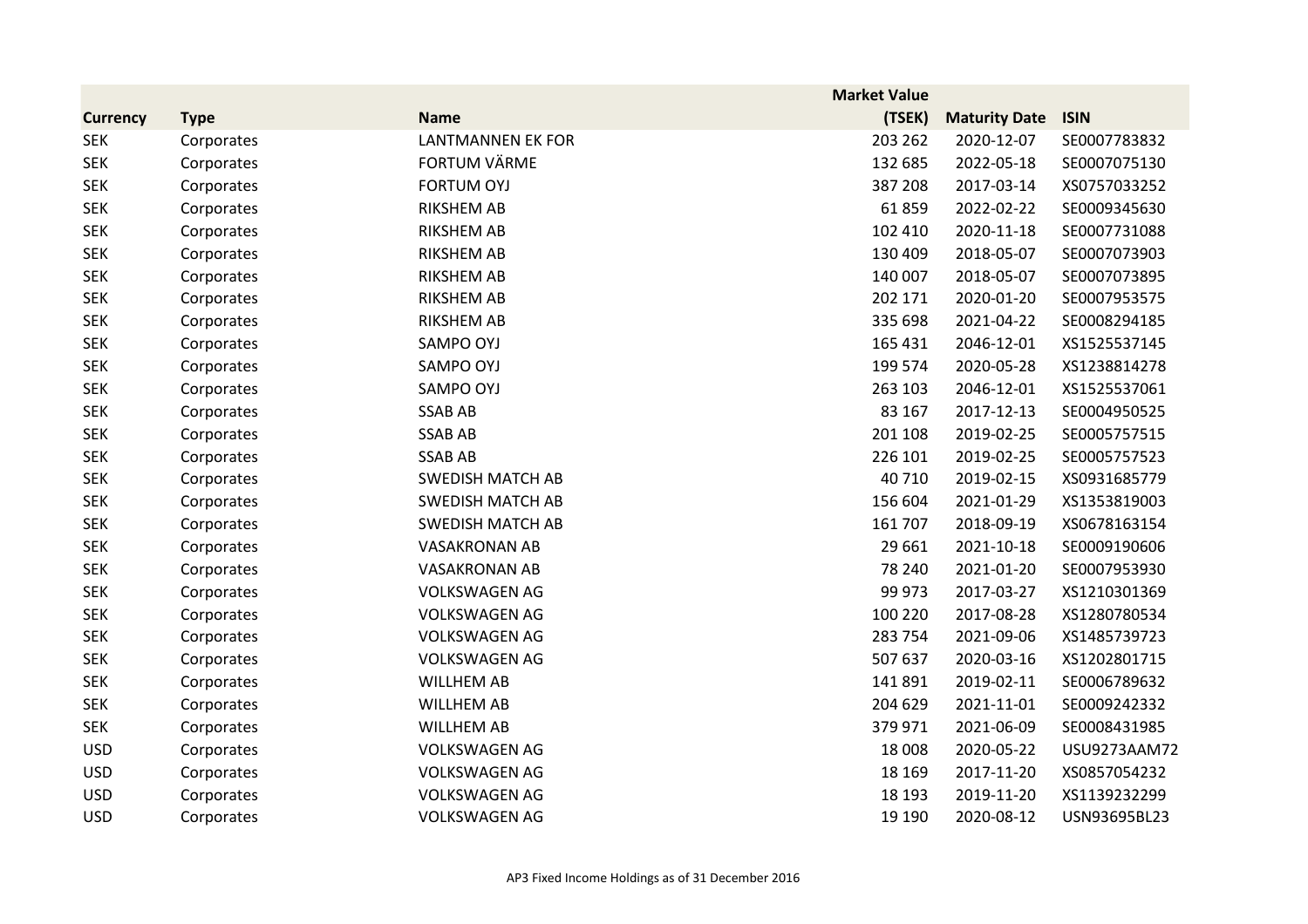|                 |                          |                                                 | <b>Market Value</b> |                      |              |
|-----------------|--------------------------|-------------------------------------------------|---------------------|----------------------|--------------|
| <b>Currency</b> | <b>Type</b>              | <b>Name</b>                                     | (TSEK)              | <b>Maturity Date</b> | <b>ISIN</b>  |
| <b>USD</b>      | Corporates               | <b>VOLKSWAGEN AG</b>                            | 40 295              | 2018-05-22           | USU9273AAK17 |
| <b>USD</b>      | Corporates               | <b>VOLKSWAGEN AG</b>                            | 90 871              | 2017-05-23           | XS1070074312 |
| <b>USD</b>      | Corporates               | <b>VOLKSWAGEN AG</b>                            | 245 369             | 2017-05-23           | XS1070075392 |
| GBP             | Governments & Sovereigns | EUROPEAN INVESTMENT BANK                        | 360 026             | 2020-03-07           | XS1051861851 |
| <b>GBP</b>      | Governments & Sovereigns | UNITED KINGDOM OF GREAT BRITAIN AND NORTHERN IR | 239 812             | 2020-07-22           | GB00BN65R198 |
| <b>GBP</b>      | Governments & Sovereigns | UNITED KINGDOM OF GREAT BRITAIN AND NORTHERN IR | 242 809             | 2025-09-07           | GB00BTHH2R79 |
| <b>GBP</b>      | Governments & Sovereigns | UNITED KINGDOM OF GREAT BRITAIN AND NORTHERN IR | 261 173             | 2021-09-07           | GB00B4RMG977 |
| <b>GBP</b>      | Governments & Sovereigns | UNITED KINGDOM OF GREAT BRITAIN AND NORTHERN IR | 309 156             | 2023-09-07           | GB00B7Z53659 |
| GBP             | Governments & Sovereigns | UNITED KINGDOM OF GREAT BRITAIN AND NORTHERN IR | 358 469             | 2025-03-07           | GB0030880693 |
| <b>GBP</b>      | Governments & Sovereigns | UNITED KINGDOM OF GREAT BRITAIN AND NORTHERN IR | 474 383             | 2024-09-07           | GB00BHBFH458 |
| GBP             | Governments & Sovereigns | UNITED KINGDOM OF GREAT BRITAIN AND NORTHERN IR | 517321              | 2018-07-22           | GB00B8KP6M44 |
| <b>GBP</b>      | Governments & Sovereigns | UNITED KINGDOM OF GREAT BRITAIN AND NORTHERN IR | 825 166             | 2021-01-22           | GB00BYY5F581 |
| <b>GBP</b>      | Governments & Sovereigns | UNITED KINGDOM OF GREAT BRITAIN AND NORTHERN IR | 906 980             | 2017-09-07           | GB00B7F9S958 |
| <b>GBP</b>      | Governments & Sovereigns | UNITED KINGDOM OF GREAT BRITAIN AND NORTHERN IR | 1 183 999           | 2022-09-07           | GB00B7L9SL19 |
| GBP             | Governments & Sovereigns | UNITED KINGDOM OF GREAT BRITAIN AND NORTHERN IR | 2 356 991           | 2019-07-22           | GB00BDV0F150 |
| <b>JPY</b>      | Governments & Sovereigns | <b>JAPAN</b>                                    | 205 482             | 2024-09-10           | JP1120191EA0 |
| <b>USD</b>      | Governments & Sovereigns | <b>KFW</b>                                      | 538 891             | 2019-10-15           | US500769GF56 |
| <b>USD</b>      | Governments & Sovereigns | DEXIA CREDIT LOCAL                              | 460 314             | 2019-01-30           | US25215DAJ81 |
| <b>USD</b>      | Governments & Sovereigns | OESTERREICHISCHE KONTROLLBANK AG                | 228 231             | 2019-03-12           | US676167BK43 |
| <b>SEK</b>      | Governments & Sovereigns | AFRICAN DEVELOPMENT BANK                        | 316 463             | 2019-03-12           | XS1044956214 |
| <b>SEK</b>      | Governments & Sovereigns | AFRICAN DEVELOPMENT BANK                        | 496 526             | 2022-06-01           | XS1527751991 |
| <b>SEK</b>      | Governments & Sovereigns | EUROPEAN INVESTMENT BANK                        | 281861              | 2020-12-01           | XS0267891843 |
| <b>SEK</b>      | Governments & Sovereigns | EUROPEAN INVESTMENT BANK                        | 510 213             | 2021-01-20           | XS1346202184 |
| <b>SEK</b>      | Governments & Sovereigns | EUROPEAN INVESTMENT BANK                        | 546 017             | 2019-04-23           | XS0773059042 |
| <b>SEK</b>      | Governments & Sovereigns | EUROPEAN INVESTMENT BANK                        | 565 876             | 2023-11-13           | XS0852107266 |
| <b>SEK</b>      | Governments & Sovereigns | EUROPEAN INVESTMENT BANK                        | 596 023             | 2020-12-01           | XS0219399275 |
| <b>SEK</b>      | Governments & Sovereigns | <b>KFW</b>                                      | 506 970             | 2021-01-27           | XS1351716896 |
| <b>SEK</b>      | Governments & Sovereigns | KINGDOM OF SWEDEN                               | 60893               | 2022-06-01           | SE0003784461 |
| <b>SEK</b>      | Governments & Sovereigns | KINGDOM OF SWEDEN                               | 418 183             | 2026-11-12           | SE0007125927 |
| <b>SEK</b>      | Governments & Sovereigns | KINGDOM OF SWEDEN                               | 425 428             | 2026-06-01           | SE0008014062 |
| <b>SEK</b>      | Governments & Sovereigns | KINGDOM OF SWEDEN                               | 446738              | 2022-06-01           | SE0004211084 |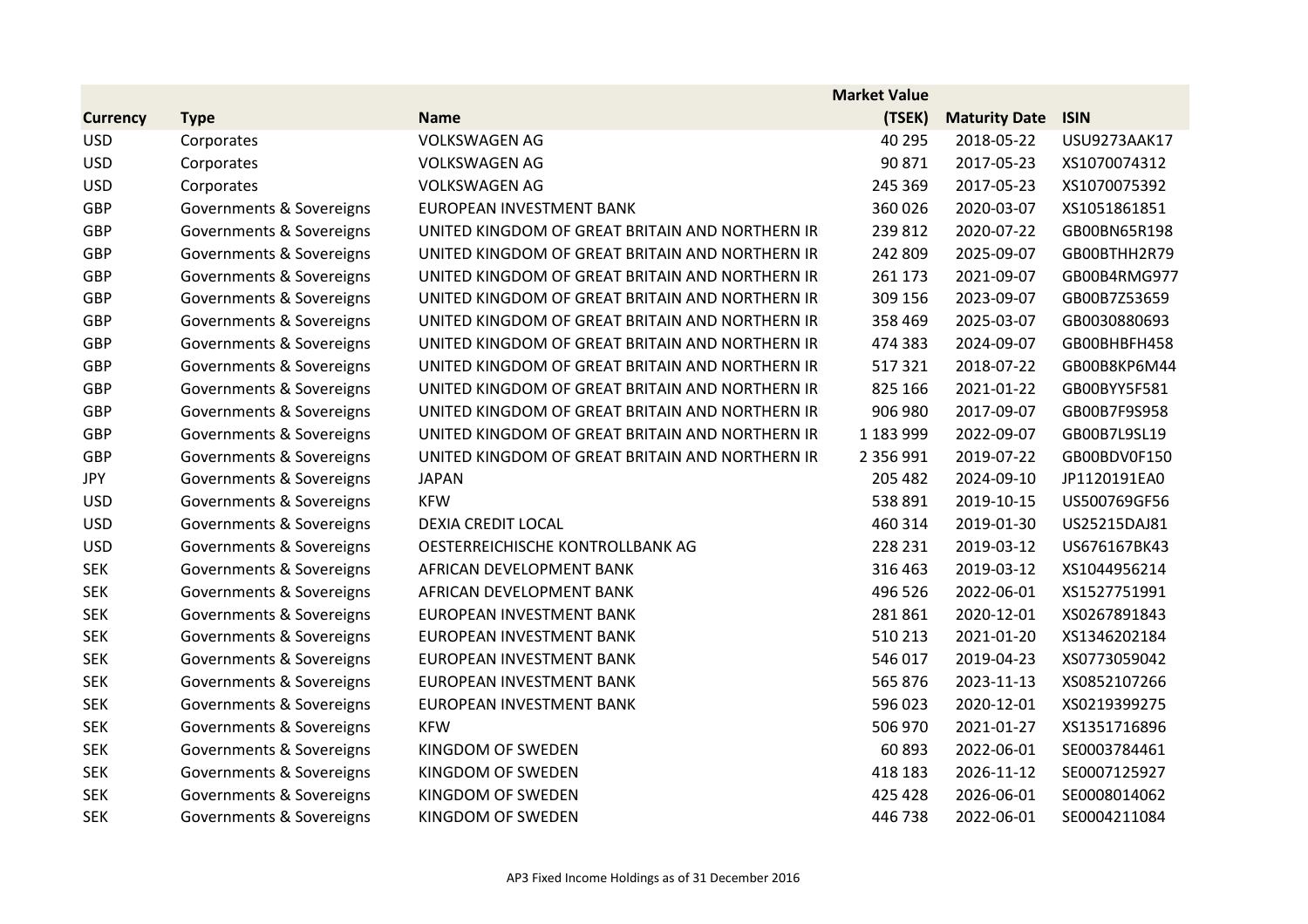|                 |                          |                                               | <b>Market Value</b> |                      |              |
|-----------------|--------------------------|-----------------------------------------------|---------------------|----------------------|--------------|
| <b>Currency</b> | <b>Type</b>              | <b>Name</b>                                   | (TSEK)              | <b>Maturity Date</b> | <b>ISIN</b>  |
| <b>SEK</b>      | Governments & Sovereigns | KINGDOM OF SWEDEN                             | 469 344             | 2017-08-12           | SE0001811399 |
| <b>SEK</b>      | Governments & Sovereigns | KINGDOM OF SWEDEN                             | 472 346             | 2032-06-01           | SE0007045745 |
| <b>SEK</b>      | Governments & Sovereigns | KINGDOM OF SWEDEN                             | 484 208             | 2039-03-30           | SE0002829192 |
| <b>SEK</b>      | Governments & Sovereigns | KINGDOM OF SWEDEN                             | 596 858             | 2028-12-01           | SE0000556599 |
| <b>SEK</b>      | Governments & Sovereigns | KINGDOM OF SWEDEN                             | 620 310             | 2025-06-01           | SE0005703550 |
| <b>SEK</b>      | Governments & Sovereigns | KINGDOM OF SWEDEN                             | 1 299 435           | 2020-12-01           | SE0000317943 |
| <b>SEK</b>      | Governments & Sovereigns | KINGDOM OF SWEDEN                             | 1885379             | 2019-03-12           | SE0002241083 |
| <b>SEK</b>      | Governments & Sovereigns | KINGDOM OF SWEDEN                             | 2 3 1 3 2 9 6       | 2020-12-01           | SE0001149311 |
| <b>SEK</b>      | Governments & Sovereigns | LANDWIRTSCHAFTLICHE RENTENBANK                | 200 063             | 2017-01-24           | XS0736077792 |
| <b>SEK</b>      | Governments & Sovereigns | NORDIC INVESTMENT BANK                        | 100 113             | 2017-08-29           | XS0821913646 |
| <b>SEK</b>      | Governments & Sovereigns | NORDIC INVESTMENT BANK                        | 204 774             | 2021-01-20           | XS1347786797 |
| <b>SEK</b>      | Governments & Sovereigns | NORDIC INVESTMENT BANK                        | 294 138             | 2023-09-22           | XS1494406074 |
| <b>SEK</b>      | Governments & Sovereigns | NORDIC INVESTMENT BANK                        | 351837              | 2020-04-23           | XS1222727536 |
| <b>SEK</b>      | Governments & Sovereigns | NORDIC INVESTMENT BANK                        | 506 320             | 2021-04-26           | XS1399311064 |
| <b>SEK</b>      | Governments & Sovereigns | ORESUNDSBRO KONSORTIET                        | 197 841             | 2020-12-01           | SE0001157173 |
| <b>SEK</b>      | Governments & Sovereigns | <b>REPUBLIC OF FINLAND</b>                    | 130 656             | 2017-08-31           | XS0318914693 |
| <b>SEK</b>      | Governments & Sovereigns | <b>FINNVERA</b>                               | 400 864             | 2018-08-17           | XS0981865065 |
| <b>SEK</b>      | Governments & Sovereigns | RIKSBANKEN                                    | 7 000 232           | 2017-01-04           | SE0009496359 |
| <b>SEK</b>      | Governments & Sovereigns | <b>WORLD BANK GROUP/THE</b>                   | 252 597             | 2017-12-15           | XS0485770241 |
| <b>SEK</b>      | Governments & Sovereigns | <b>WORLD BANK GROUP/THE</b>                   | 624 970             | 2019-06-23           | XS1078475024 |
| <b>USD</b>      | Governments & Sovereigns | AFRICAN DEVELOPMENT BANK                      | 181 195             | 2017-11-03           | US00828EBH18 |
| <b>USD</b>      | Governments & Sovereigns | AFRICAN DEVELOPMENT BANK                      | 490 228             | 2018-12-17           | US00828EBJ73 |
| <b>USD</b>      | Governments & Sovereigns | ASIAN DEVELOPMENT BANK                        | 897 766             | 2019-08-16           | US045167DQ35 |
| <b>USD</b>      | Governments & Sovereigns | EXPORT DEVELOPMENT CANADA                     | 273 454             | 2017-01-30           | US30216BER96 |
| <b>USD</b>      | Governments & Sovereigns | EXPORT DEVELOPMENT CANADA                     | 341 355             | 2018-12-10           | US30216BFY39 |
| <b>USD</b>      | Governments & Sovereigns | EUROPEAN BANK FOR RECONSTRUCTION & DEVELOPMEN | 273 753             | 2018-04-10           | US29874QCN25 |
| <b>USD</b>      | Governments & Sovereigns | DEVELOPMENT BANK OF JAPAN                     | 366 020             | 2018-10-03           | XS0974284092 |
| <b>USD</b>      | Governments & Sovereigns | KINGDOM OF BELGIUM                            | 228 995             | 2018-06-22           | BE6253986085 |
| <b>USD</b>      | Governments & Sovereigns | NORDIC INVESTMENT BANK                        | 421 660             | 2021-09-30           | US65562QAW50 |
| <b>USD</b>      | Governments & Sovereigns | <b>EXPORT-IMPORT BANK OF KOREA</b>            | 446 878             | 2021-02-11           | US302154BZ10 |
| <b>USD</b>      | Governments & Sovereigns | UNITED STATES OF AMERICA                      | 81 111              | 2046-05-15           | US912810RS96 |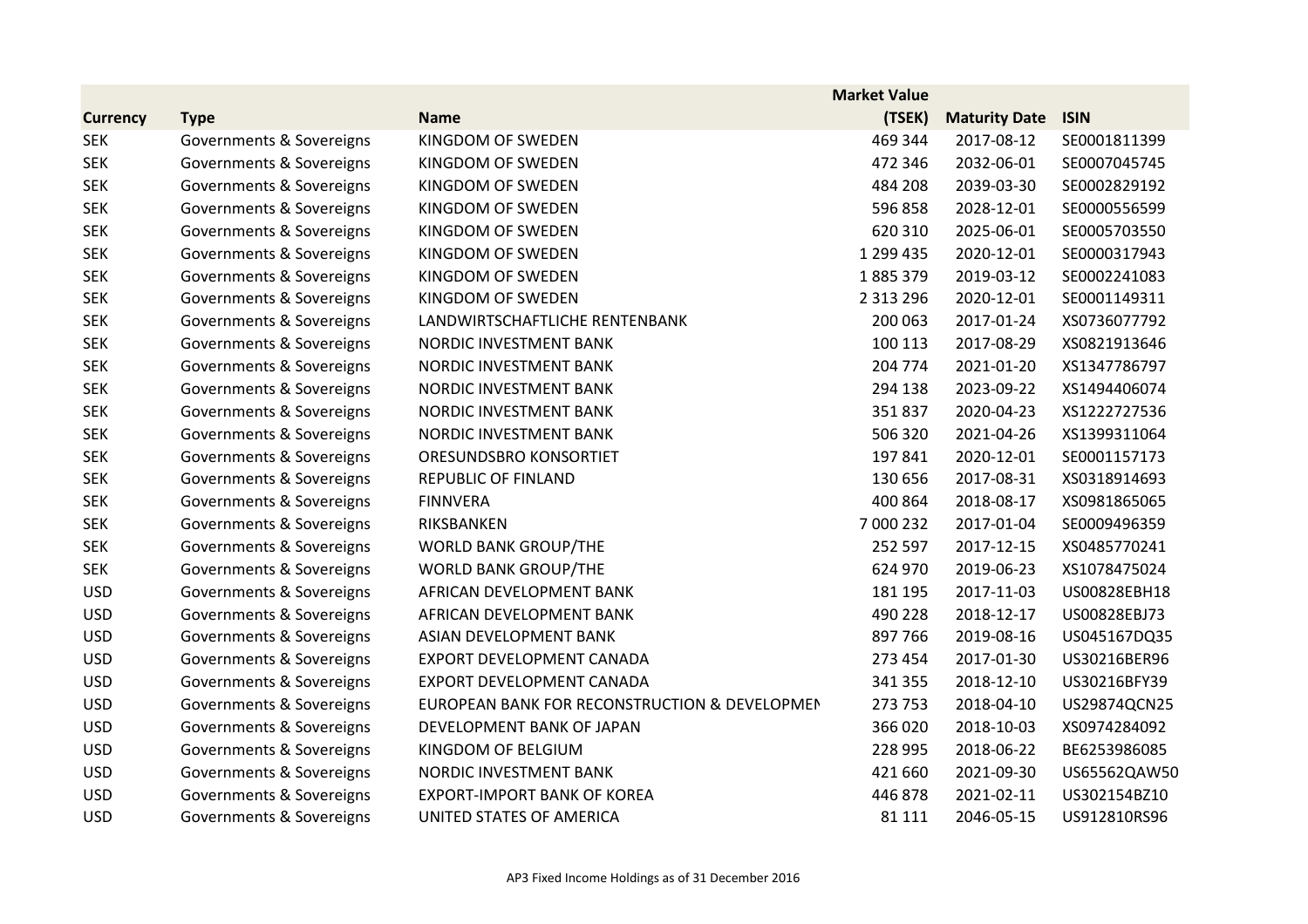|                 |                          |                          | <b>Market Value</b> |                      |              |
|-----------------|--------------------------|--------------------------|---------------------|----------------------|--------------|
| <b>Currency</b> | <b>Type</b>              | <b>Name</b>              | (TSEK)              | <b>Maturity Date</b> | <b>ISIN</b>  |
| <b>USD</b>      | Governments & Sovereigns | UNITED STATES OF AMERICA | 126 170             | 2019-09-30           | US912828TR12 |
| <b>USD</b>      | Governments & Sovereigns | UNITED STATES OF AMERICA | 219 005             | 2043-02-15           | US912810RA88 |
| <b>USD</b>      | Governments & Sovereigns | UNITED STATES OF AMERICA | 338752              | 2041-05-15           | US912810QQ40 |
| <b>USD</b>      | Governments & Sovereigns | UNITED STATES OF AMERICA | 364 520             | 2016-12-31           | US912828H292 |
| <b>USD</b>      | Governments & Sovereigns | UNITED STATES OF AMERICA | 376 776             | 2041-02-15           | US912810QP66 |
| <b>USD</b>      | Governments & Sovereigns | UNITED STATES OF AMERICA | 379 249             | 2024-02-15           | US912828B667 |
| <b>USD</b>      | Governments & Sovereigns | UNITED STATES OF AMERICA | 386 483             | 2027-01-15           | US912810PS15 |
| <b>USD</b>      | Governments & Sovereigns | UNITED STATES OF AMERICA | 390 486             | 2042-08-15           | US912810QX90 |
| <b>USD</b>      | Governments & Sovereigns | UNITED STATES OF AMERICA | 398 878             | 2022-11-15           | US912828TY62 |
| <b>USD</b>      | Governments & Sovereigns | UNITED STATES OF AMERICA | 404 047             | 2020-04-30           | US912828VA58 |
| <b>USD</b>      | Governments & Sovereigns | UNITED STATES OF AMERICA | 405 852             | 2044-11-15           | US912810RJ97 |
| <b>USD</b>      | Governments & Sovereigns | UNITED STATES OF AMERICA | 407 977             | 2046-02-15           | US912810RQ31 |
| <b>USD</b>      | Governments & Sovereigns | UNITED STATES OF AMERICA | 443 629             | 2023-05-15           | US912828VB32 |
| <b>USD</b>      | Governments & Sovereigns | UNITED STATES OF AMERICA | 453 395             | 2018-04-30           | US912828Q947 |
| <b>USD</b>      | Governments & Sovereigns | UNITED STATES OF AMERICA | 498 597             | 2029-01-15           | US912810PZ57 |
| <b>USD</b>      | Governments & Sovereigns | UNITED STATES OF AMERICA | 507 152             | 2042-02-15           | US912810QV35 |
| <b>USD</b>      | Governments & Sovereigns | UNITED STATES OF AMERICA | 555 754             | 2021-12-31           | US912828G872 |
| <b>USD</b>      | Governments & Sovereigns | UNITED STATES OF AMERICA | 584 090             | 2017-09-15           | US912828D986 |
| <b>USD</b>      | Governments & Sovereigns | UNITED STATES OF AMERICA | 629 905             | 2025-11-15           | US912828M565 |
| <b>USD</b>      | Governments & Sovereigns | UNITED STATES OF AMERICA | 643 568             | 2029-04-15           | US912810FH69 |
| <b>USD</b>      | Governments & Sovereigns | UNITED STATES OF AMERICA | 653 487             | 2023-08-15           | US912828VS66 |
| <b>USD</b>      | Governments & Sovereigns | UNITED STATES OF AMERICA | 668723              | 2023-11-15           | US912828WE61 |
| <b>USD</b>      | Governments & Sovereigns | UNITED STATES OF AMERICA | 688 302             | 2021-01-15           | US912828PP91 |
| <b>USD</b>      | Governments & Sovereigns | UNITED STATES OF AMERICA | 704 614             | 2043-05-15           | US912810RB61 |
| <b>USD</b>      | Governments & Sovereigns | UNITED STATES OF AMERICA | 707 917             | 2045-08-15           | US912810RN00 |
| <b>USD</b>      | Governments & Sovereigns | UNITED STATES OF AMERICA | 714 776             | 2025-05-15           | US912828XB14 |
| <b>USD</b>      | Governments & Sovereigns | UNITED STATES OF AMERICA | 718 935             | 2028-04-15           | US912810FD55 |
| <b>USD</b>      | Governments & Sovereigns | UNITED STATES OF AMERICA | 720 763             | 2024-01-15           | US912828B253 |
| <b>USD</b>      | Governments & Sovereigns | UNITED STATES OF AMERICA | 737 413             | 2021-09-30           | US912828F213 |
| <b>USD</b>      | Governments & Sovereigns | UNITED STATES OF AMERICA | 740 715             | 2041-11-15           | US912810QT88 |
| <b>USD</b>      | Governments & Sovereigns | UNITED STATES OF AMERICA | 817006              | 2026-01-15           | US912810FS25 |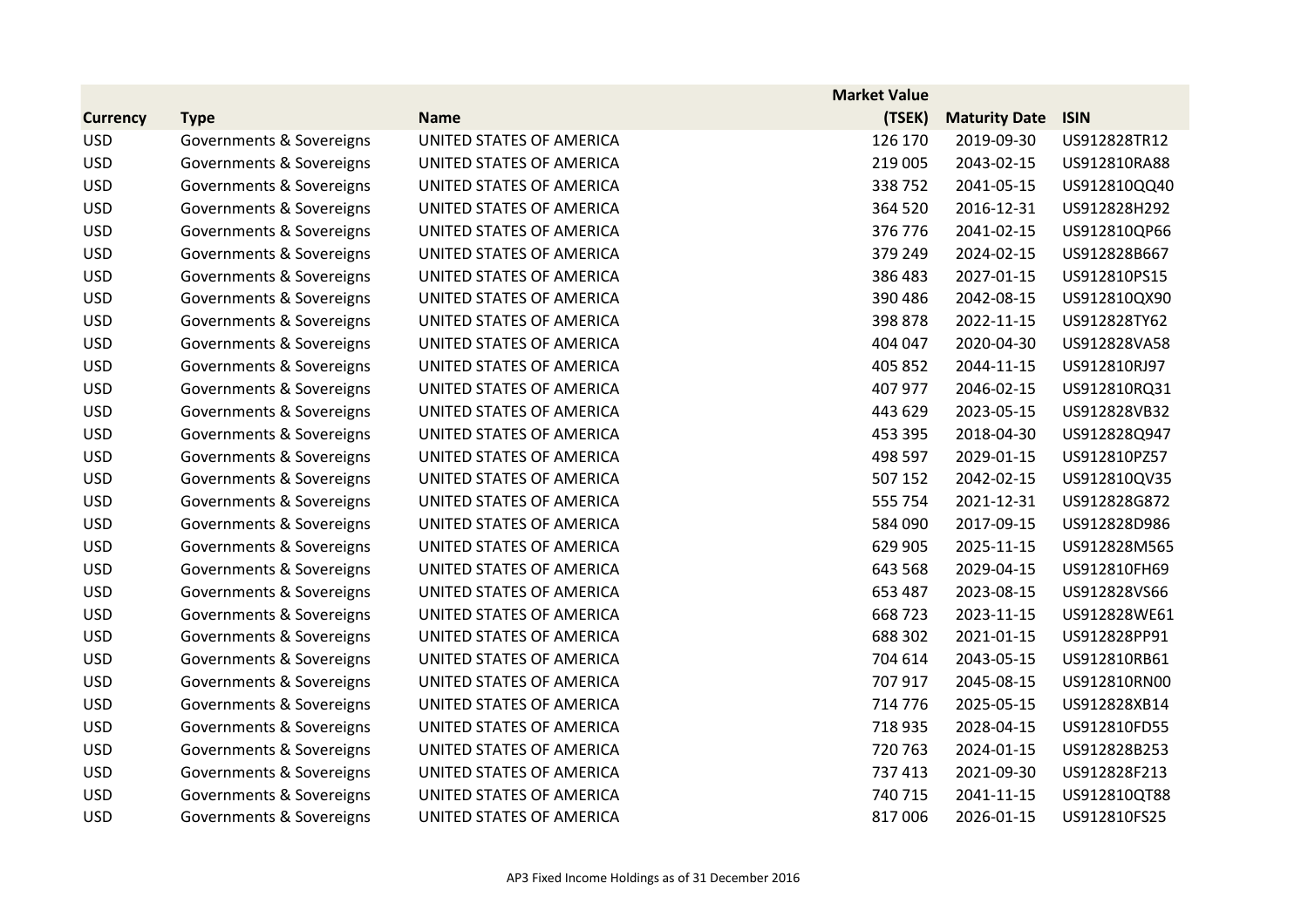|                 |                                    |                                  | <b>Market Value</b> |                      |                       |
|-----------------|------------------------------------|----------------------------------|---------------------|----------------------|-----------------------|
| <b>Currency</b> | <b>Type</b>                        | <b>Name</b>                      | (TSEK)              | <b>Maturity Date</b> | <b>ISIN</b>           |
| <b>USD</b>      | Governments & Sovereigns           | UNITED STATES OF AMERICA         | 817390              | 2023-02-15           | US912828UN88          |
| <b>USD</b>      | Governments & Sovereigns           | UNITED STATES OF AMERICA         | 823 659             | 2040-02-15           | US912810QE10          |
| <b>USD</b>      | Governments & Sovereigns           | UNITED STATES OF AMERICA         | 832 868             | 2024-05-15           | US912828WJ58          |
| <b>USD</b>      | Governments & Sovereigns           | UNITED STATES OF AMERICA         | 872 225             | 2019-04-30           | US912828D234          |
| <b>USD</b>      | Governments & Sovereigns           | UNITED STATES OF AMERICA         | 877 478             | 2044-02-15           | US912810RF75          |
| <b>USD</b>      | Governments & Sovereigns           | UNITED STATES OF AMERICA         | 909 621             | 2024-07-15           | US912828WU04          |
| <b>USD</b>      | Governments & Sovereigns           | UNITED STATES OF AMERICA         | 913 116             | 2020-10-31           | US912828WC06          |
| <b>USD</b>      | Governments & Sovereigns           | UNITED STATES OF AMERICA         | 922 848             | 2019-06-30           | US912828WS57          |
| <b>USD</b>      | Governments & Sovereigns           | UNITED STATES OF AMERICA         | 928 349             | 2021-06-30           | US912828WR74          |
| <b>USD</b>      | Governments & Sovereigns           | UNITED STATES OF AMERICA         | 929 995             | 2020-08-31           | US912828VV95          |
| <b>USD</b>      | Governments & Sovereigns           | UNITED STATES OF AMERICA         | 947 869             | 2020-04-15           | US912828K338          |
| <b>USD</b>      | Governments & Sovereigns           | UNITED STATES OF AMERICA         | 1 002 929           | 2017-03-31           | US912828SM34          |
| <b>USD</b>      | Governments & Sovereigns           | UNITED STATES OF AMERICA         | 1014474             | 2021-02-28           | US912828B907          |
| <b>USD</b>      | Governments & Sovereigns           | UNITED STATES OF AMERICA         | 1021111             | 2021-04-30           | US912828WG10          |
| <b>USD</b>      | Governments & Sovereigns           | UNITED STATES OF AMERICA         | 1 095 724           | 2022-07-31           | US912828XQ82          |
| <b>USD</b>      | Governments & Sovereigns           | UNITED STATES OF AMERICA         | 1 102 888           | 2018-04-15           | US912828UX60          |
| <b>USD</b>      | Governments & Sovereigns           | UNITED STATES OF AMERICA         | 1 2 2 9 8 2 0       | 2018-01-31           | US912828UJ76          |
| <b>USD</b>      | Governments & Sovereigns           | UNITED STATES OF AMERICA         | 1 268 306           | 2024-11-15           | US912828G385          |
| <b>USD</b>      | Governments & Sovereigns           | UNITED STATES OF AMERICA         | 1 378 212           | 2018-08-31           | US912828RE27          |
| <b>USD</b>      | Governments & Sovereigns           | UNITED STATES OF AMERICA         | 1 4 1 8 5 2 2       | 2023-01-15           | US912828UH11          |
| <b>USD</b>      | Governments & Sovereigns           | UNITED STATES OF AMERICA         | 1 455 961           | 2018-12-15           | US912828N225          |
| <b>USD</b>      | Governments & Sovereigns           | UNITED STATES OF AMERICA         | 1 605 690           | 2022-01-15           | US912828SA95          |
| <b>USD</b>      | Governments & Sovereigns           | UNITED STATES OF AMERICA         | 1708582             | 2019-04-15           | US912828C996          |
| <b>USD</b>      | Governments & Sovereigns           | UNITED STATES OF AMERICA         | 1755674             | 2025-01-15           | US912810FR42          |
| <b>USD</b>      | Governments & Sovereigns           | UNITED STATES OF AMERICA         | 1817045             | 2017-09-30           | US912828TS94          |
| <b>USD</b>      | <b>Insurance-Linked Securities</b> | Insurance-Linked Securities      | 3 0 29 1 89         |                      |                       |
| <b>EUR</b>      | Mortgages & Agencies               | <b>TROPHI AB</b>                 | 882 681             | 2025-12-31           |                       |
| <b>SEK</b>      | Mortgages & Agencies               | HEMSÖ INTRESSENTER               | 595 128             | 2023-12-31           | <b>SEREVERSHEMSOS</b> |
| <b>SEK</b>      | Mortgages & Agencies               | HEMSÖ INTRESSENTER               | 915 751             | 2030-03-30           | SEREVERSHEMS10        |
| <b>SEK</b>      | Mortgages & Agencies               | <b>IKANO BOSTAD STOCKHOLM AB</b> | 253 319             | 2019-03-25           | SE0005849452          |
| <b>SEK</b>      | Mortgages & Agencies               | SV HYPOTEKSPENSION               | 1013023             | 2020-01-27           | SE0007691621          |